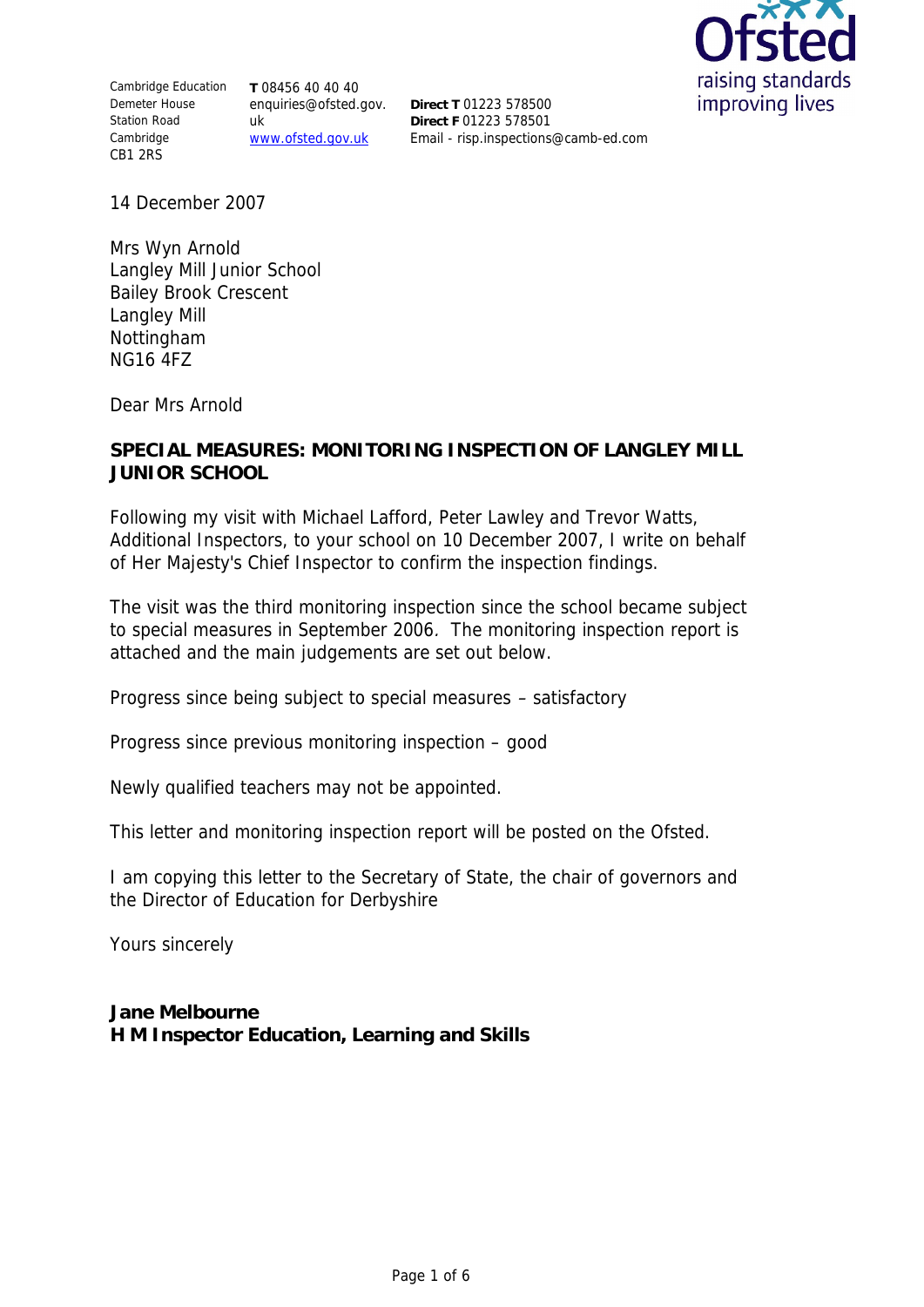

## **SPECIAL MEASURES: MONITORING OF LANGLEY MILL JUNIOR SCHOOL**

**Report from the third monitoring inspection: 10 December 2007** 

# **Evidence**

Inspectors observed the school's work, scrutinised documents, observed lessons, met with the headteacher, staff, groups of pupils, two representatives from the governing body including the chair of governors, and a representative from the local authority (LA).

## **Context**

Since the last monitoring visit on 19 and 20 June 2007, the school has undergone further staffing changes. The senior leadership structure has changed. The former Headteacher left the school in July 2007 and an Acting Headteacher was appointed for one term from September 2007. A new permanent Headteacher has been appointed from January 2008. There is a new member of staff in Year 3; the rest of staffing remains the same, with one of the seconded teachers still remaining in Year 6. One of the senior leadership team no longer has class teaching responsibility herself but provides continuity of supply cover and planning, preparation and assessment time for all members of staff across the school. This enables her to fulfil her role as assessment co-ordinator as she is able to monitor pupils' progress more accurately across the school.

The school continues to receive extensive support from a number of LA advisors. The school continues to work closely with an educational welfare officer who works to improve attendance. She visits school one day each week working with children who do not attend often enough and their families.

#### **Achievement and standards**

Pupils' achievement and standards of work remain inadequate, although suitable steps are now being taken to tackle weaknesses. Learning and progress throughout the school are inconsistent. Although pupils' speaking and listening skills are improving and broadly satisfactory, progress in writing has declined from the previous year and is now inadequate. Strategies to tackle this by supporting writing across the subjects have not been in place for long enough to have the desired effect on standards. In contrast, there are examples of positive developments to improve writing in the specifically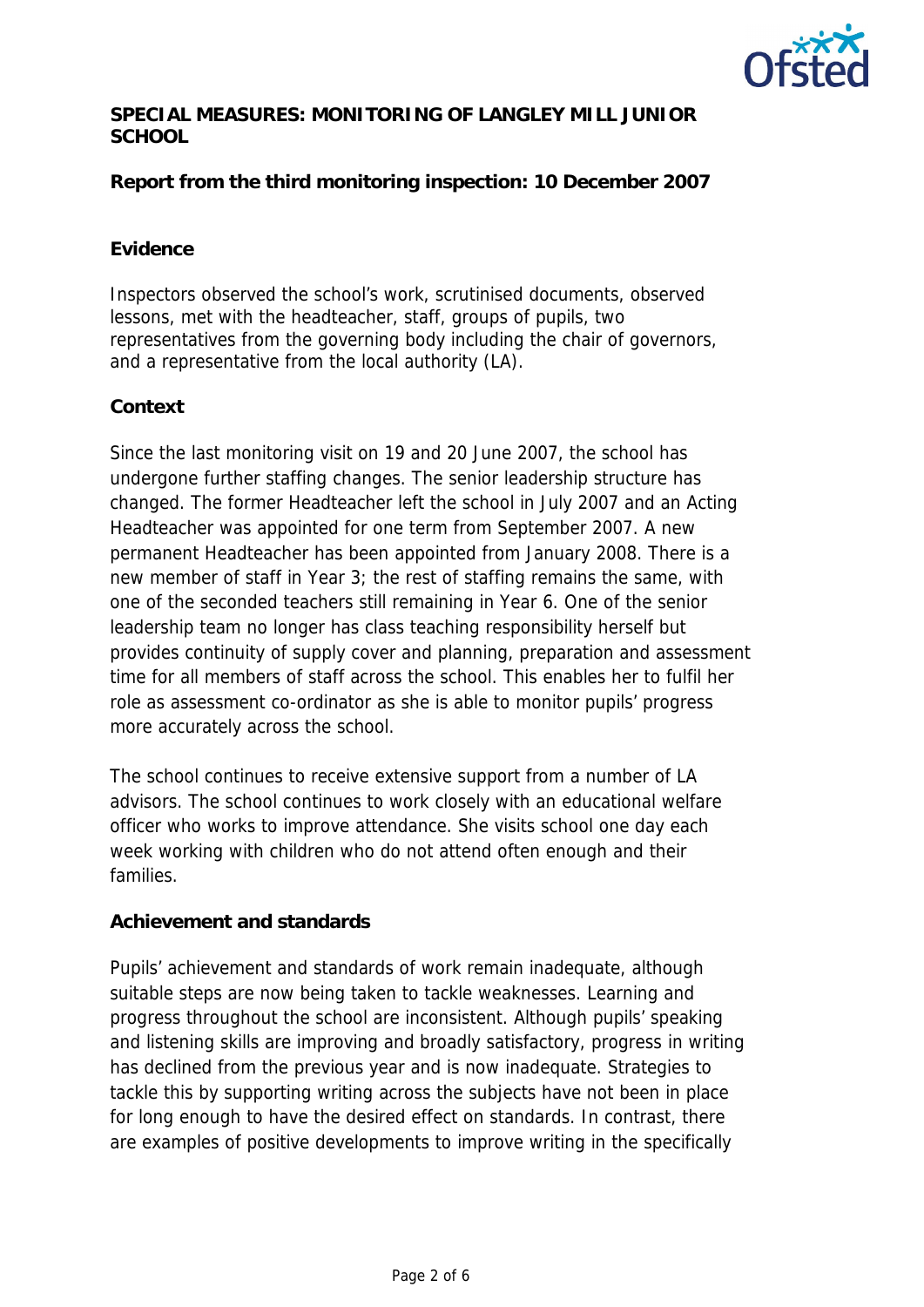

designated literacy lessons. Lower attaining girls continue to underachieve when compared with other groups because the school has not yet found ways to engage them actively or to ensure their regular attendance. In general, the school is making good progress towards finding ways to tackle underachievement. These are based upon much improved monitoring of pupils' progress and regular analyses of cases of underachievement by individual pupils and groups of pupils. As a result, the school now takes prompt action to change the focus of teaching so that teachers tackle weaknesses in learning before they become embedded.

Progress on the areas for improvement identified by the inspection in September 2006:

 Raise standards, particularly for the girls, in reading, mathematics and science **–** satisfactory progress

**Personal development and well-being**

Pupils' personal development is good because they have willingly taken on board many of the initiatives that the school has put forward. Pupils have an increasingly positive attitude to school; they say they like their lessons and enjoy learning. They are often well involved in their own learning, including assessing how well they have met their targets for a lesson, and how well they are making progress in the longer term. Their keenness to learn does not yet show fully in all pupils' attendance, which is still not as good as expected, despite the school's strong efforts made to encourage better attendance and punctuality. Rates of absence remain as at the last monitoring visit at around 94%. There were many pupils absent or late on the day of the monitoring visit, although the inspection team are satisfied with the school's procedures for following this up and ensuring latecomers settle into lessons with a minimum of fuss.

Progress on the areas for improvement identified by the inspection in September 2006:

 Take stringent measures to improve pupils' attendance – satisfactory progress

# **Quality of provision**

The quality of teaching and learning has improved significantly since the last monitoring visit, but there is still some which is barely satisfactory or inadequate. The school has placed strong focus on improving classroom practice through professional development and the monitoring of lessons. This work is starting to bear fruit because a higher proportion of teaching is now good. More teachers plan their lessons to allow pupils to work in pairs or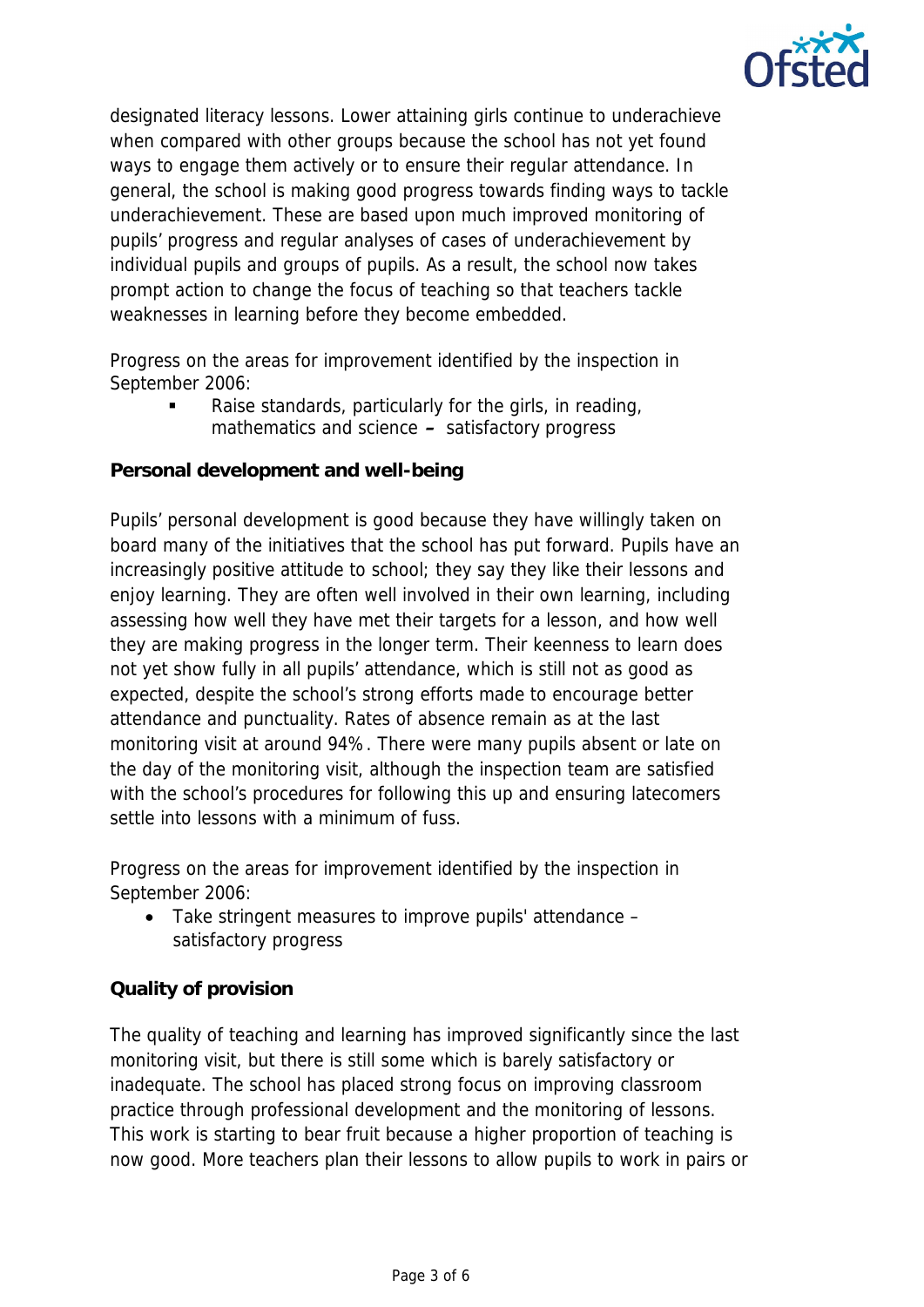

groups and activities are more varied. External support and the sharing of expertise have ensured that teachers have clearer and higher expectations of their planning and delivery. They are more aware of what constitutes a successful lesson. They now make better use of assessment information in their planning. The marking of work is regular, but pupils are not routinely told how they can improve their work. There is still insufficient focus on literacy skills across the curriculum and expectations of presentation are variable. In all classes there are very good relationships between the adults and pupils as well as amongst the pupils. This means there is good capacity to improve pupils' learning experiences.

In the weaker lessons, the activities do not sufficiently match the needs and prior learning of the pupils. The content is not sufficiently interesting and engaging, and, as a consequence, pupils do not learn as well as they should. Expectations of pupils' learning and progress are too low in these lessons and not enough attention is paid to assessing whether the learning objectives have been met. When lessons are satisfactory, they are suitably planned and proceed with reasonable pace. Interactive whiteboards are used effectively to focus pupils' attention. Although the content of these lessons is generally interesting, teachers tend to be the focus of the activities, not allowing pupils enough opportunities to work independently. Sufficient time is now given to plenary sessions in most lessons, and some teachers are making use of this time to assess what pupils have learned and to develop pupils' speaking and listening skills further. The best lessons have clear objectives which are shared with pupils and cater well for differing needs. There is a purposeful working environment, where pupils frequently take responsibility for their own learning. These lessons contain a range of interesting and challenging activities and pupils work very well in collaboration with others. Resources, including interactive whiteboards, are used imaginatively to improve pace and interest.

Progress on the areas for improvement identified by the inspection in September 2006:

- Improve teaching, the use of assessment, raising expectations of what pupils can achieve, and ensuring that teaching time meets the recommended requirements **–** satisfactory progress
- **•** Develop the pupils' independent learning and involve them in their lessons **–** good progress

**Leadership and management**

Staffing has now been secured. The leadership team are continuing to contribute very well to the direction of the school, and have prioritised effectively, with a drive to improve teaching and learning and work towards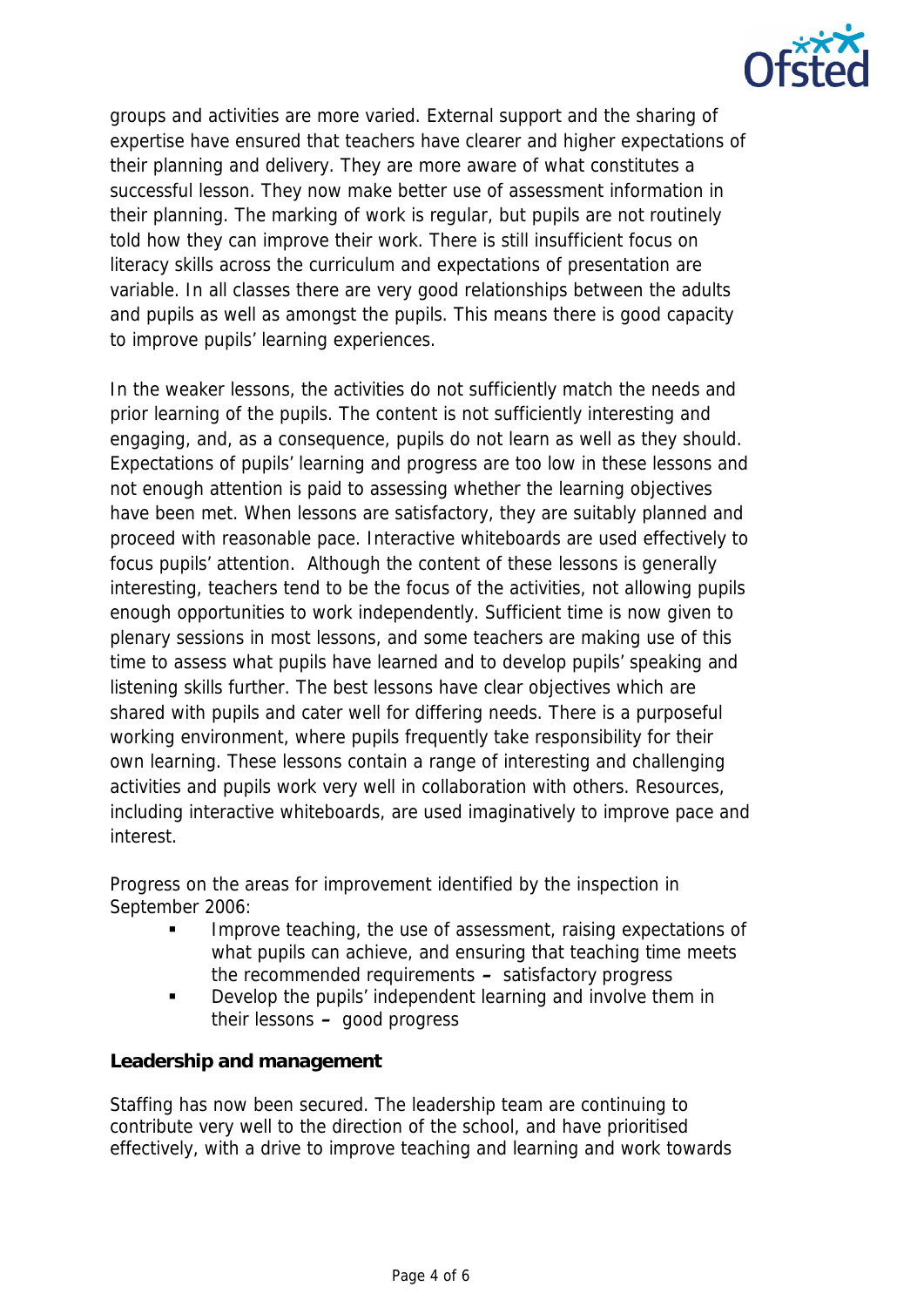

improving standards and achievement. The Acting Headteacher has provided the necessary steer for the school and motivated the team. Her insightful management of structures and procedures and maintaining the focus of the priorities has been effective in the beginnings of school improvement. The school continues to receive good commitment and support from the remaining staff. The co-ordinating role for ICT has been temporarily filled.

The LA has supported the school very well in every respect since the last monitoring visit. The quality of teaching is improved since the last visit, although there is still a large proportion of satisfactory teaching and not all good practice is yet sufficiently embedded. The leadership team and the LA have continued to monitor lessons and lesson planning, which is beginning to have a positive impact. The school continues to work at this. There is now a greater proportion of lessons where pupils learn independently, which is beneficial to their enjoyment of lessons and to their progress.

The school now has plentiful data available, as systems are in place and have been well maintained to regularly track pupils' progress. The school is now using this more effectively to provide pupils with appropriate targets and to tailor the planning more specifically to pupils' needs. The impact of better assessment is that staff are now better informed. The school continues to work hard at improving pupils' writing skills and on raising the achievement of lower attaining girls. Work has been moderated by staff and the LA. There has been an investment in training staff to moderate work and level work accurately. There is more work to do on this. Advice given to pupils does not yet enable them to understand fully the level they are working towards or how to get there. More has been done to enable pupils to access ICT across the curriculum, but this is in early stages.

The leadership team and governors, working in conjunction with the LA, have accurately identified where improvement needs to be embedded, and further areas for immediate and sustained development. Some new strategies are securely in place and there is good progress in three of the areas for improvement identified at the initial inspection. The school has not made sufficient progress overall, but has made good progress since the last monitoring visit. Staff are implementing the necessary actions, and this has been effectively monitored by the school and the governors, so the school is clearer about the progress it has made and evaluating the impact of any action taken. Consequently, action taken is now beginning to make a difference, although it is still too early to impact on raising standards and achievement or to ensure that all teaching is good. Senior leaders realise the significance of their role in raising standards and modelling by example, and have received continuing support this term to enable them to do this. School self evaluation is up-to-date.

The governing body is making effective progress in understanding its role and in more rigorously challenging the school and holding the school to account. It has received further training and support from the LA and has begun to take a more strategic overview of the future direction and organisation of the